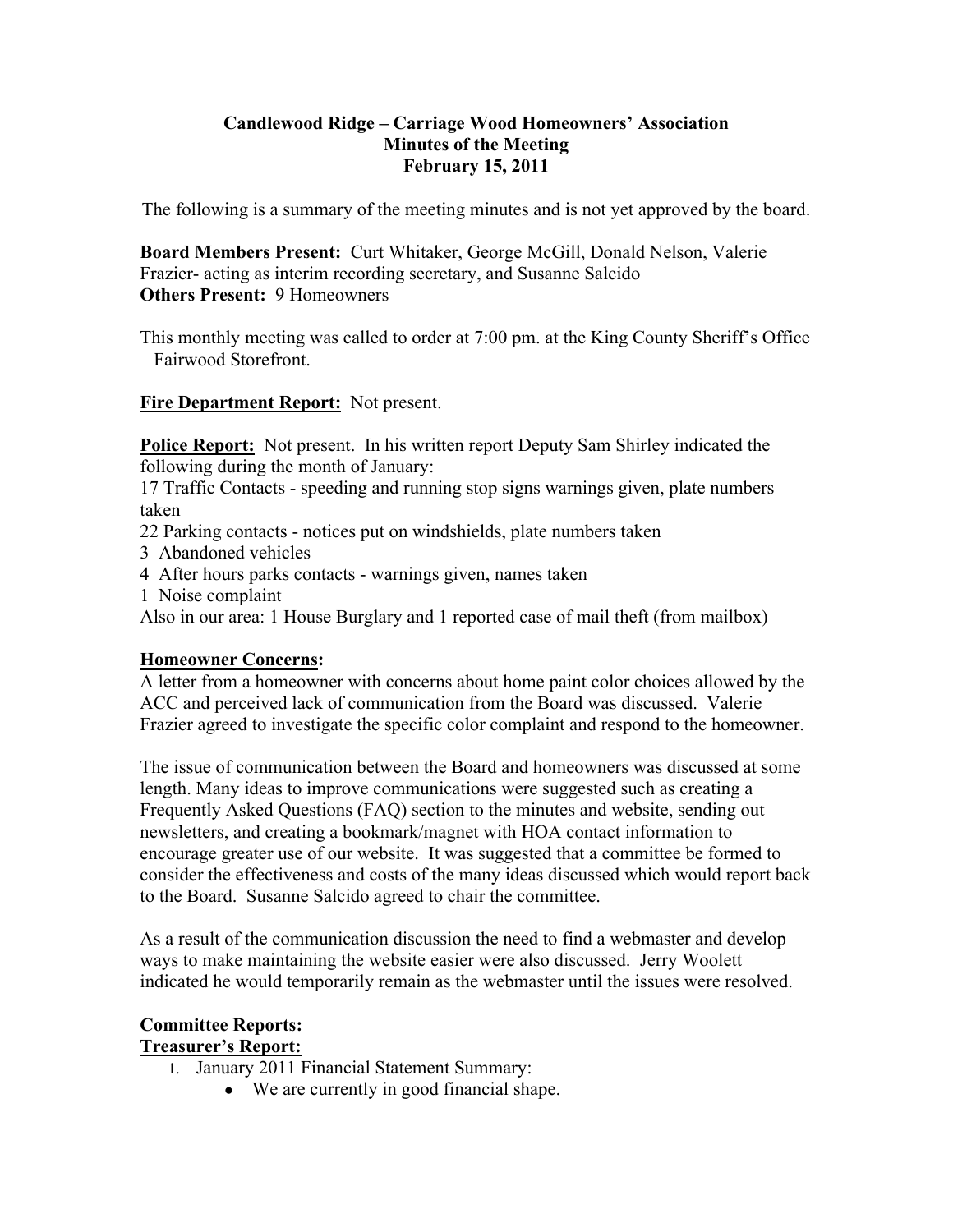- 2. Four super delinquent accounts were turned over to our attorney. One has already paid in full.
- 3. The Audit of our 2010 finances is nearly complete.
- 4. Twenty hours of random sheriff's patrols were provided to the community during the month of January 2011.
- 5. I recommend a motion be made to immediately transfer \$6505 from our operating account to our capital reserve account and \$1000 from our operating account to our legal reserve account. I recommend an additional \$6500 be transferred to capital reserve account and \$1000 be transferred to the legal reserve fund in July to complete the transfers required by our ratified 2011 budget.
- 6. The new treasurer and other designated check signers need to arrange to meet at Bank of America to sign the authorized signature Sheet. A copy of the signed minutes from the annual meeting must be provided to verify signers are directors/officers of the Association.
- 7. One super delinquent account/home in foreclosure was sold at auction. We are now working with the new owners to clear up the account. We have the option of taking legal action against the former owners for delinquent dues that we can't collect from the new owners and fines that have been accruing for noncompliance items. Hopefully the new owners will correct the non-compliance items. We don't know how to contact the former owners. Based on these facts coupled with the attorney costs to pursue, it is recommended we write off the remaining delinquencies. There was general agreement that this was a reasonable approach.

A motion was made to transfer \$6505 from our operating account to our capital reserve account and \$1000 from our operating account to our legal reserve account. The motion was seconded and passed.

There followed a short discussion on how the amount of the reserve accounts were established. It was pointed out that the amount set aside for the capital reserve fund was established based on a capital reserve analysis performed several years ago. The amounts set aside for the legal and general fund reserves were established based on Board judgments.

# **ACC Report:**

- 1. Five ACC requests were submitted since the last meeting. Three for fencing, one for windows, and one for a front door.
- 2. We recently responded to a roofing contractor's inquiry concerning HOA roofing guidelines, apparently on behalf of a homeowner. We get these kinds of inquiries periodically.
- 3. We suggest that if you are planning any outside projects such as painting, roofing or fencing for the upcoming spring and summer months, please start planning now and submitting ACC requests as soon as possible so that we can have those approved and ready to go for you when needed. The ACC approval is good for 180 days in order to complete your work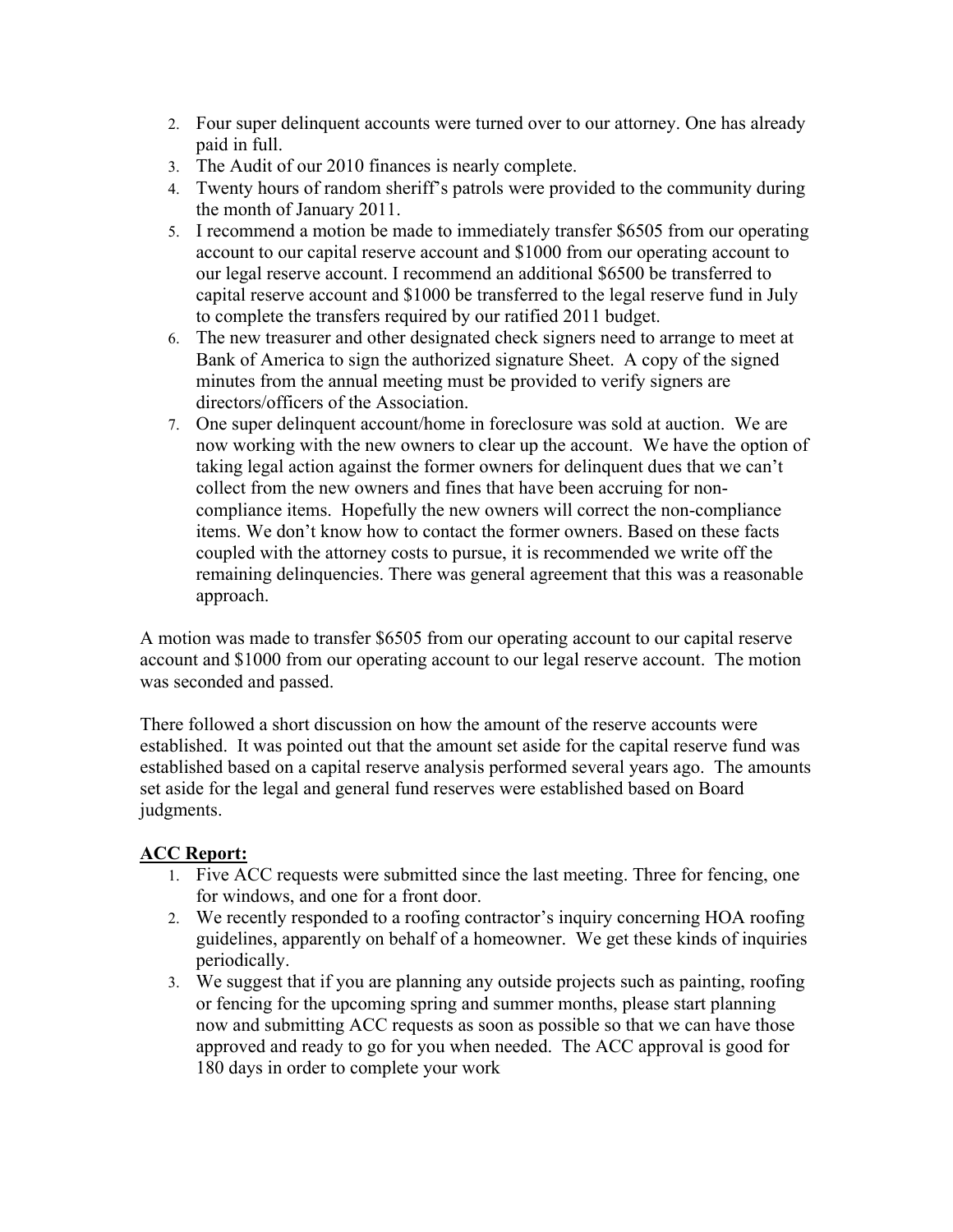# **Common Areas Maintenance Report:**

- Reminder to all Homeowners It is our responsibility (Not King County's) to keep the street drains clear. Please clear the debris and leaves from the drains by your house and at the ends of your street.
- We continue to have branches and trees fall onto the paths at CR Park. Please contact me at commonareas  $@c$ crcwhoa.org or call 425-738-8611 #80 and leave a message if you notice any trees or branches at either park or any of the Common areas or entrances.
- At last month's meeting a HO from CW asked us about damage from a tree branch that she thought might be on HOA Common Area. Her house backs up to Lake Youngs and that is not our property – it is owned by the City of Seattle.
- King County Sheriff patrols and requests will now be coordinated by the CAM Chair and monthly reports will be submitted before each monthly meeting. Please contact the Board with any areas of concern and we will do our best to accommodate. We have cut back patrol hrs for the next few months to 16 hrs / month so that we can have more hours in Spring and Summer.

• Please keep a watch for suspicious Activity and call 911

**Reminder:** Our parks are private parks which exist for the use and enjoyment of HOA residents, their families and guests. They are not public parks. Our park usage rules apply to everyone. Following are some of the rules that have been established to maximize safety, and minimize liability and maintenance cost:

A. Park Hours: 9:00 am to dusk.

B. No Smoking, alcohol, drugs, loud music, golfing, motorized vehicles or **Fireworks** are allowed.

C. Animals must be leashed and owners are responsible for cleaning up after their animals.

#### **Complaints Negotiations Report:**

- 1. There are currently 10 open active complaints
	- a. 5 are in the fines stage
	- b. 3 have received their  $1<sup>st</sup>$  non-compliance letters
	- c. 1 has received a 2nd certified non-compliance letter
	- d. 1 has received a final certified non-compliance letter.
- 2. Three have been turned over to legal and our attorney. One of the three has contacted us and has indicated a desire to work out a solution, however the property has subsequently gone into foreclosure.
- 3. Three non-compliance issues were closed since the last meeting.
- 4. Reminder:

**Typically we do not investigate and send out non-compliance letters in response to anonymous complaints. We expect complaints to be signed, and an address and phone # to be provided so additional information, if needed, can be requested.**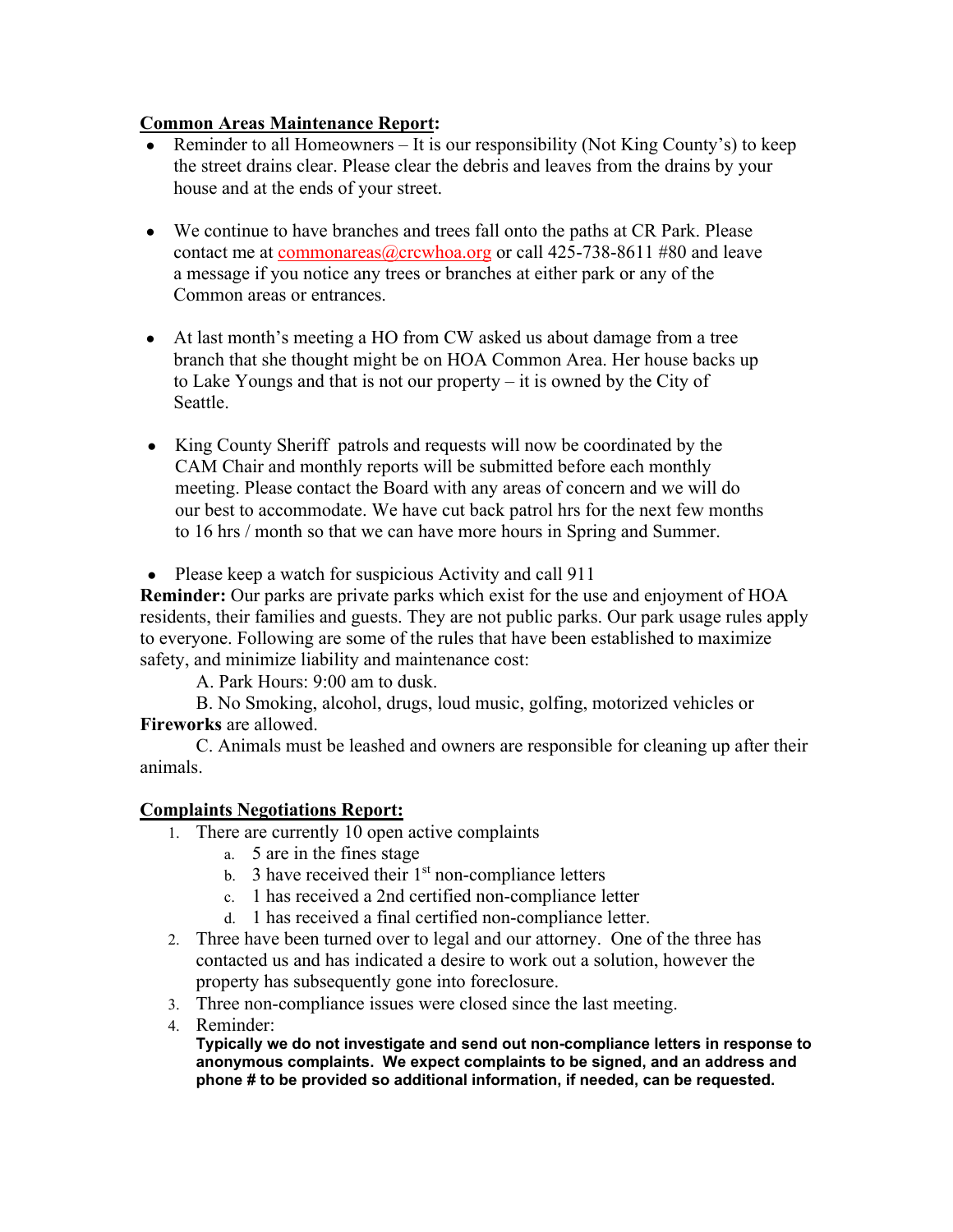#### **Capital Improvement Committee:**

Please contact the board if you have any ideas for Capital Improvements.

#### **Legal and Insurance Report:**

No Report

## **Old Business:**

There was a brief discussion concerning the nominating committee. Curt Whitaker affirmed that as chairman of the committee he would get the committee together soon to establish how it would function. There was a question raised about the composition of the membership of the committee. The corresponding provision of the HOA's Bylaws was read which states: "The Nominating Committee shall consist of a Chairman, who shall be a member of the Board of Directors, and two or more members of the Association."

## **New Business:**

After some discussion a motion was made, seconded and unanimously approved assigning officer and committee chairman as follows:

| President:           | Curt Whitaker   |
|----------------------|-----------------|
| Vice President:      | Valerie Frazier |
| Treasurer:           | Don Nelson      |
| Recording Secretary: | Elmira Utz      |
| <b>ACC Chairman:</b> | Valerie Frazier |
| CAM Chairman:        | George McGill   |
| Complaints Chairman: | Susanne Salcido |
| Legal & Insurance:   | John Utz        |
| Member at Large:     | John Newcome    |

There was a discussion about the Easter Egg Hunt and summer picnic/event. It was pointed out that \$1500 has been budgeted for these events with \$500 targeted toward the Easter egg hunt which occurs on the Saturday (April 23 $^{rd}$  this year) before Easter and the remaining \$1000 targeted toward the summer event. The group that sponsored the Easter Egg Hunt last year has agreed to do it again this year. Susanne Salcido agreed to chair a committee to discuss ideas for a summer event. George McGill volunteered to assist her. Anyone interested in working on the committee may contact Susanne at lsbsalcido@msn.com

It was also noted that the Association does not always receive notice of when homes are sold and new residents move in. It was recommended that if homeowners see someone moving in or out that they let the Board know so appropriate inquiries can be made and welcome packets when appropriate can be delivered.

#### **Welcoming Committee:**

Two welcome packets were delivered since last meeting. A new committee chairman needs to be found.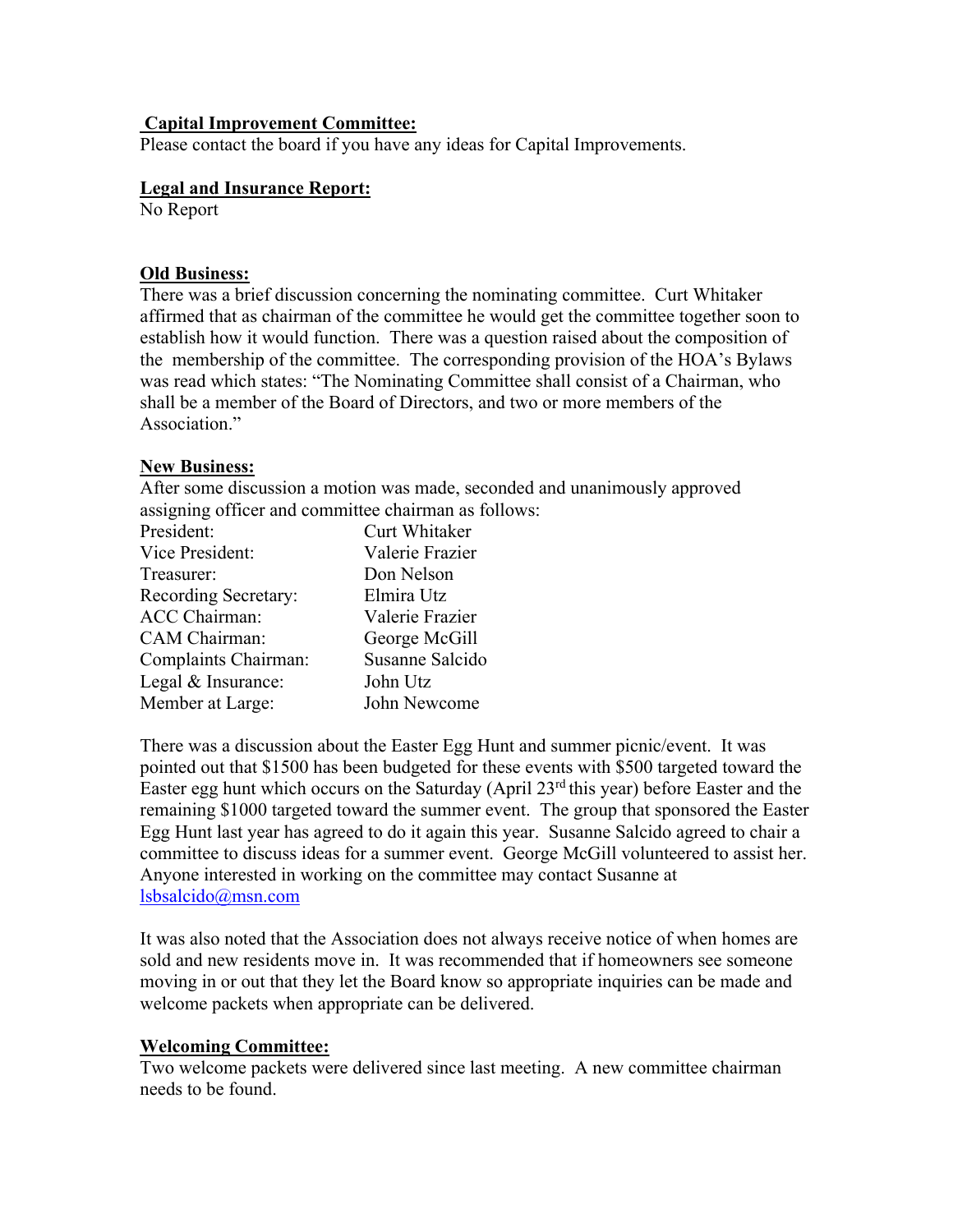A motion was made to adjourn the meeting at 8:51 pm.

#### **Next Board Meetings and Upcoming Events:**

- March  $15<sup>th</sup>$
- April  $19<sup>th</sup>$

• April  $23^{rd}$  HOA Easter Egg Hunt 11:00 a.m. at CW park for children 12 & under Board meetings are usually held at **7:00 pm.** at the Sheriff's Office, Albertson's Shopping Center. All Homeowners are welcome to attend.

#### 1. **Candlewood Ridge / Carriage Wood Announcements & Reminders**

**\*Special Topics:** Visit our Website and contact the HOA via Email at:

Web – www.crcwhoa.org Email – info@crcwhoa.org

#### **\*Rental Home / Change of Address**

Reminder – When HOA correspondence needs to be delivered to an address other than the HOA street address, your HOA needs to be notified in writing of the correct address to send the correspondence. This applies to absentee homeowners who are renting or leasing their homes, homes that are vacant, and homeowners who choose to receive their correspondence at a PO Box or alternate address. In addition homeowners who are renting or leasing are required to comply the provisions of the Leasing/Rental of Homes/Tenants Rules and Regulations.

#### **\*ACC Requests** –

Our CC&Rs and Rules and Regulations clearly state that exterior projects such as roofs, painting, fencing, decks, driveways, major landscaping and patios require the submission and approval of an ACC request before commencing the project. The ACC has up to 30 days to respond to an ACC request but tries to respond much sooner than that. It is recommended that if a response to an ACC request has not been received within two weeks, the homeowner should contact the ACC Chairman via email at architecture  $@crcwhoa.org$  or by leaving a voice message at 425-738-8611. For emergency type repairs notify the ACC Chairman as indicated above and mention that it is an emergency type situation. Please do not contact the ACC chairman via a home phone number.

A notebook with samples of colors that provide a range of colors that meet HOA guidelines for repainting homes is available and will be provided upon request. Please contact the ACC chairman as indicated above if you would like to see it.

Please remember we do not accept ACC request forms via email. Please mail them to CR/CW HOA, PO Box 58397, Renton, WA 98058.